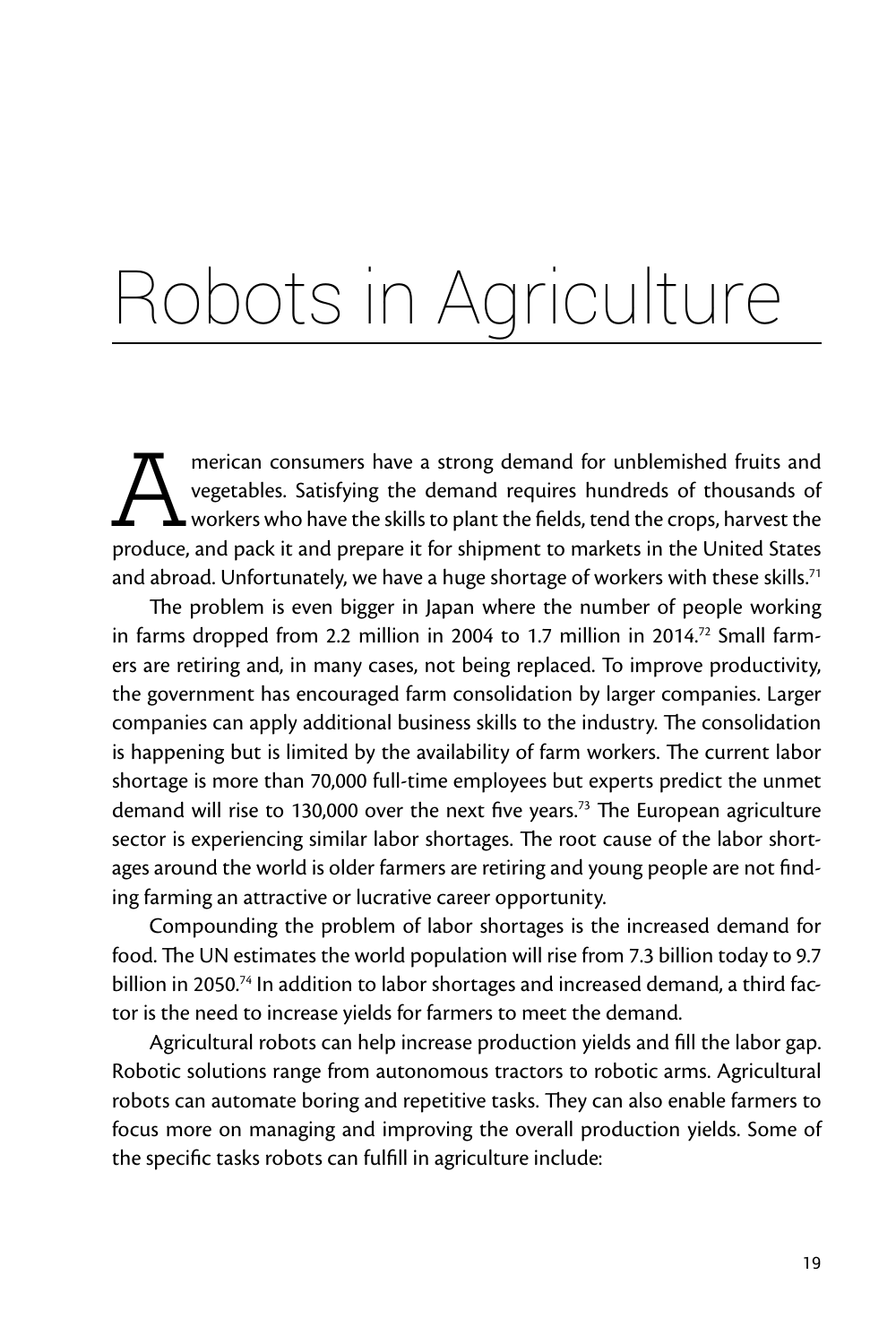- Harvesting and picking
- Controlling weeds
- Autonomous mowing, pruning, seeding, spraying and thinning
- Sampling and categorizing genetic characteristics
- Sorting and packing

Harvesting and picking is one of the most widely adopted robotic applications in agriculture due to the precision and speed of robots. The results are improved yields and reduced waste from crops left in the field. However, these applications can be difficult to automate. The RIA Robotics Online Marketing Team explained,

A robotic system designed to pick sweet peppers encounters many obstacles. Vision systems have to determine the location and ripeness of the pepper in harsh conditions, including the presence of dust, varying light intensity, temperature swings and movement created by the wind. It still takes more than advanced vision systems to pick a pepper. A robotic arm has to navigate environments with just as many obstacles to delicately grasp and place a pepper. This process is very different from picking and placing a metal part on an assembly line. The agricultural robotic arm must be flexible in a dynamic environment and accurate enough not to damage the peppers as they're being picked.<sup>75</sup>

## **Indoor Farming**

Farming is not limited to outdoor fields. Indoor farms now represent 2.3 million square feet globally and growing. Brooklyn, NY based Agrilyst, Inc. predicts expansion of indoor farming will reach 22 million square feet, which amounts to roughly 505 acres of land.<sup>76</sup> Although this represents a very small fraction of the 900 million acres of farmland currently cultivated in the U.S., indoor farms offer major yield advantages over outdoor farms. Indoor farms occupy much less space and require fewer human resources. Another advantage comes from the average yield per acre. Indoor farms for vine crops like tomatoes and leafy greens yield more than ten times outdoor farms  $77$ 

A new startup in Somerville, MA called Root AI, thinks they can increase yields even higher. The company explains their mission,

We believe tomorrow's farms won't look like the endless outdoor crop rows we remember and that the security and quality of our food will no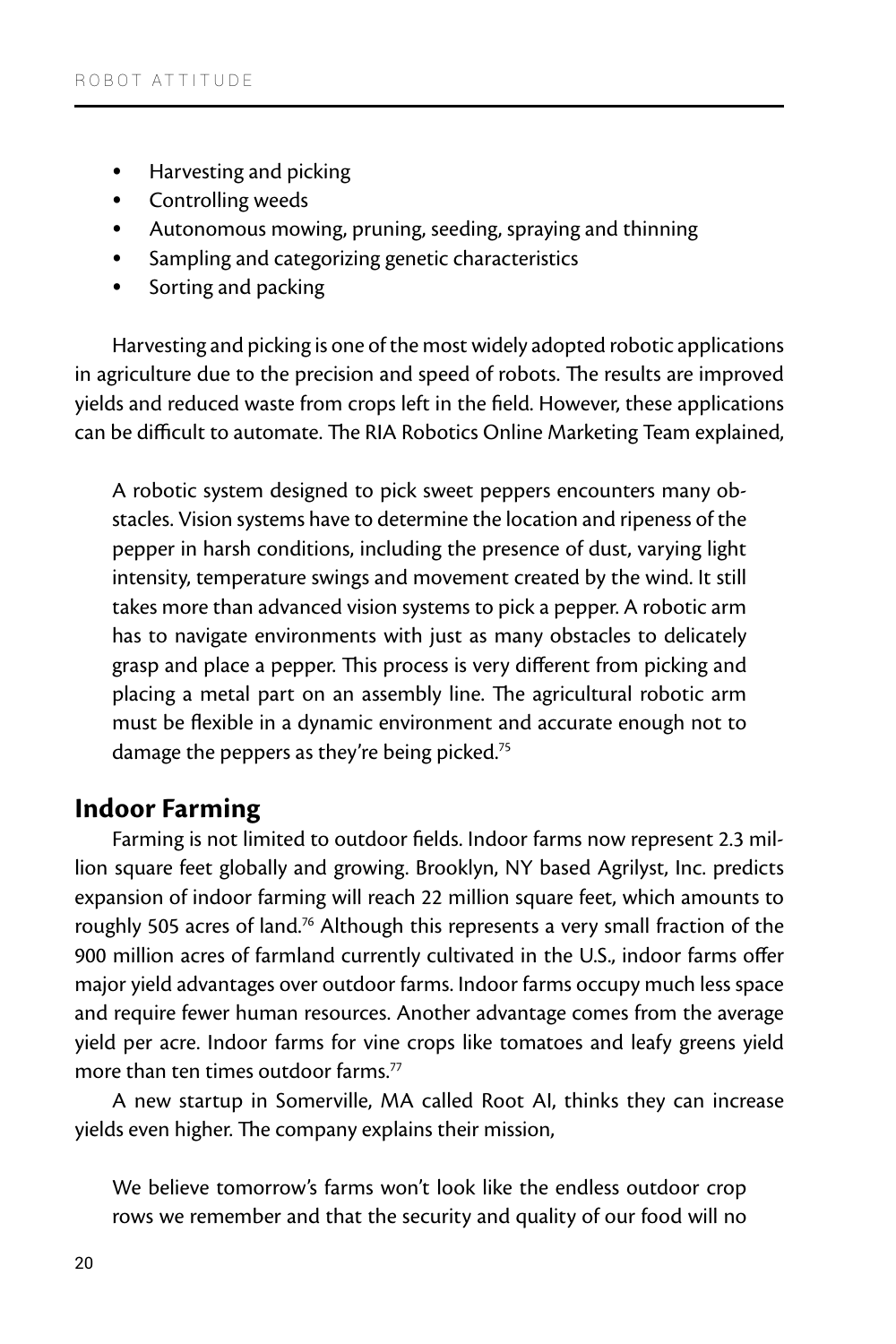longer be limited by an increasingly unpredictable climate or access to land. Instead, hyper efficient indoor farms will grow delicious and chemical free produce. At Root AI, we are on a mission to create the intelligent robots that will help growers build the farms of the future.<sup>78</sup>

Root AI's robot, called Virgo, can pick things as delicate as tomatoes and strawberries. Two young robotics entrepreneurs from Harvard and the University of Pennsylvania have been highly innovative at the difficult task of picking tomatoes, strawberries, and lettuce without squishing them. Josh Lessig, Co-Founder and CEO at Root AI, said,

The technology is being used heavily in the food industry. What you would buy a soft gripper for is making a delicate food gripper very easy to deploy that would help you maintain food quality with a mechanical design that was extremely easy to manage. Like inflatable fingers that could grab things.<sup>79</sup>

The Virgo robot does more than harvesting and picking. As it picks tomatoes at indoor farms, it also inspects the crops to assess their health and prune vines where needed. It observes and updates ripening profiles so the robot can cultivate crops continuously and more effectively than people.<sup>80</sup>

Root AI's robots have a camera on the robot's arm to get a close view of the fruit or vegetable. An additional camera beside the robot collects color images and 3D depth information to provide a larger perspective on the vegetation. The company uses artificial intelligence to detect any irregularities in the plants and label the images for human review. Root AI uses proprietary vision processing technology to measure fruit ripeness, size, and quality.

Investors are buying into Lessig's and Root AI's vision. Lessig sums it up as follows,

There are many roles at the farm and we're looking to supplement in all areas. Right now, we're doing a lot of technology experiments with a couple of different growers on assessment of ripeness and grippers ability to grab the tomatoes. Next year we're going to be doing the pilots. On a personal level I have concerns about how much food we're going to have [in the future] and where we can make it. Indoor farming is focused on making food anywhere. If you control your environment, you have the ability to make food. Satisfying people's basic needs is one of the most impactful things I can do with my life.<sup>81</sup>